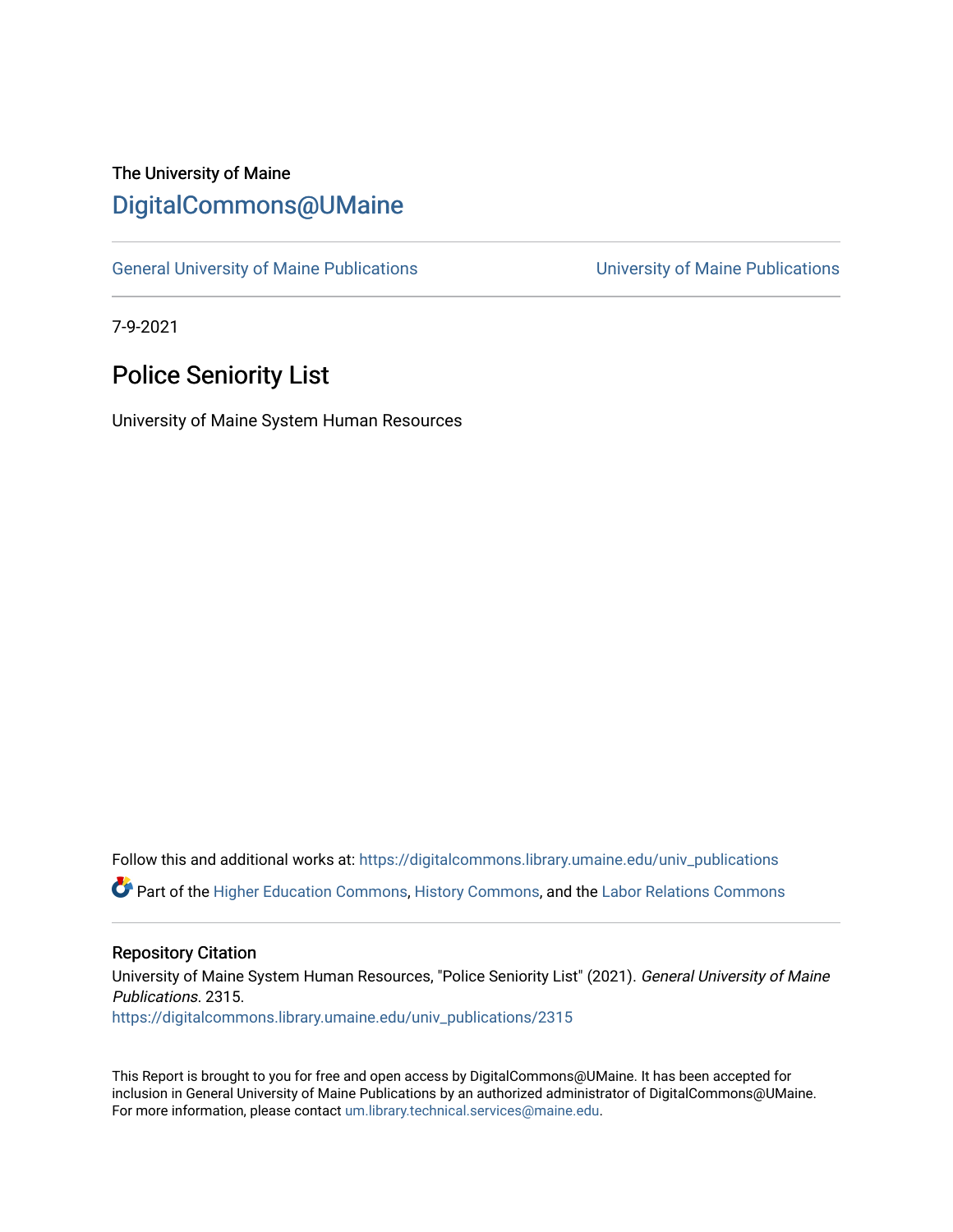#### University of Maine System Police Seniority List 07/09/2021

|                    |                       |                                   | Pay           | Full/ | Reg/        |              |                      | <b>Job Entry</b>      |                       | <b>Union</b>                   | <b>Company</b>      |
|--------------------|-----------------------|-----------------------------------|---------------|-------|-------------|--------------|----------------------|-----------------------|-----------------------|--------------------------------|---------------------|
| <b>CAMPUS Name</b> |                       | <b>Title</b>                      | <b>Status</b> | Part  | Temp        | <b>Dept</b>  | <b>Job Code Date</b> |                       |                       | <b>Service Dt Seniority Dt</b> | <b>Seniority Dt</b> |
| UM                 | Ash, George R.        | Police Officer                    | Α             | F     | R           | OSEC         | E0010                |                       | 10/16/1978 10/16/1978 | 10/16/1978                     | 10/16/1978          |
| <b>UMF</b>         | Welch, Adam R.        | Police Officer                    | A             | F     | R           | <b>FPOLI</b> | E0010                |                       | 11/19/1999 11/19/1999 | 11/19/1999                     | 11/19/1999          |
| <b>USM</b>         | Haskell, Thomas N.    | Police Officer                    | A             | E     | R           | <b>PSEC</b>  | E0010                |                       | 10/12/2010 10/12/2010 | 10/12/2010                     | 10/12/2010          |
| <b>UM</b>          | Scripture, Daniel A.  | Police Officer                    | A             | F     | ${\sf R}$   | OSEC         | E0010                | 7/1/2014              | 5/18/2014             | 5/18/2014                      | 5/18/2014           |
| UM                 | Berube, Brad M.       | Police Officer                    | A             | F     | ${\sf R}$   | OSEC         | E0010                | 6/30/2016             | 6/30/2016             | 6/30/2016                      | 6/30/2016           |
| <b>USM</b>         | Youland, Peter A.     | Police Officer                    | A             | F     | ${\sf R}$   | <b>PSEC</b>  | E0010                | 7/1/2017              | 7/1/2017              |                                | 7/1/2017            |
| UM                 | Mosley, Randi L.      | Police Officer                    | A             | F     | R           | OSEC         | E0010                | 1/13/2019             | 1/13/2019             | 1/13/2019                      | 8/29/2010           |
| <b>USM</b>         | Disney Jr, Richard F. | Police Officer                    | Α             | F     | R           | <b>PSEC</b>  | E0010                | 3/4/2019              | 3/4/2019              | 3/4/2019                       | 3/4/2019            |
| <b>UM</b>          | Dow, Jesse            | Police Officer                    | A             |       | R           | OSEC         | E0010                | 12/1/2019             | 12/1/2019             | 12/1/2019                      | 12/1/2019           |
| <b>USM</b>         | Coronite, Paul        | Police Officer                    | A             | F     | R           | <b>PSEC</b>  | E0010                | 7/6/2020              | 7/6/2020              | 7/6/2020                       | 7/6/2020            |
| <b>USM</b>         | Gallagher, Greg W.    | Police Officer                    | A             | F     | ${\sf R}$   | <b>PSEC</b>  | E0010                | 12/7/2020             | 12/7/2020             | 12/7/2020                      | 12/7/2020           |
| <b>UM</b>          | Curtis, Scott R.      | Police Sergeant                   | A             | F     | R           | OSEC         | E0020                | 10/2/2004             | 8/7/1988              | 8/7/1988                       | 8/7/1988            |
| <b>UM</b>          | Mitchell, William A.  | Police Sergeant                   | A             | F     | ${\sf R}$   | OSEC         | E0020                | 3/24/2019             | 9/28/1988             | 9/28/1988                      | 9/28/1988           |
| <b>UM</b>          | Butterfield, Jason    | Police Sergeant                   | A             | F     | $\mathsf R$ | OSEC         | E0020                |                       | 5/24/2021 11/29/2004  | 5/24/2021                      | 11/29/2004          |
| <b>USM</b>         | Swann, Russell N.     | Police Sergeant                   | A             | F     | R           | <b>PSEC</b>  | E0020                | 3/11/2019             | 8/4/2005              | 8/4/2005                       | 8/4/2005            |
| UM                 | Mercier, Keith H.     | Police Sergeant                   | A             | F     | ${\sf R}$   | OSEC         | E0020                |                       | 12/30/2018 12/27/2010 | 12/27/2010                     | 12/27/2010          |
| <b>USM</b>         | Abbott, Derek R.      | Police Sergeant                   | A             | ١F    | ${\sf R}$   | <b>PSEC</b>  | E0020                | 3/11/2019             | 7/18/2011             | 7/18/2011                      | 7/18/2011           |
| UM                 | Blais, Edward J.      | Police Sergeant                   | A             | F     | ${\sf R}$   | OSEC         | E0020                | 8/26/2017             | 8/26/2017             | 6/3/2005                       | 6/3/2005            |
| <b>UMF</b>         | Drake, Wayne H.       | Police Sergeant                   | A             | F     | ${\sf R}$   | <b>FPOLI</b> | E0020                | 9/11/2018             | 9/11/2018             |                                | 10/6/2014           |
| <b>UMF</b>         | Bowering, Marc        | Police Sergeant                   | A             | F     | ${\sf R}$   | <b>FPOLI</b> | E0020                | 8/5/2019              | 8/5/2019              | 8/8/2019                       | 8/5/2019            |
| UM                 | Smallwood, Allan F.   | Police Services Dispatcher        | Α             | F     | ${\sf R}$   | OSEC         | E0040                | 9/22/1997             | 9/22/1997             | 9/22/1997                      | 9/22/1997           |
| UM                 | Pelletier, Jason J.   | Police Services Dispatcher        | Α             | ١F    | ${\sf R}$   | OSEC         | E0040                |                       | 7/2/2007 10/11/2000   | 7/2/2007                       | 10/11/2000          |
| <b>USM</b>         | Youland, Peter A.     | Police Services Dispatcher        | Α             | F     | ${\sf R}$   | <b>PSEC</b>  | E0040                | 3/16/2015             | 3/16/2015             | 3/16/2015                      | 3/16/2015           |
| <b>USM</b>         | Giampetro, Amanda C.  | Police Services Dispatcher        | A             | E     | ${\sf R}$   | <b>PSEC</b>  | E0040                | 6/22/2015             | 6/22/2015             | 6/22/2015                      | 6/22/2015           |
| <b>UM</b>          | Brountas, Michael C.  | <b>Police Services Dispatcher</b> | A             | l F   | ${\sf R}$   | OSEC         | E0040                | 10/1/2014             | 8/23/2015             | 8/23/2015                      | 8/23/2015           |
| <b>USM</b>         | Winsor, David F.      | Police Services Dispatcher        | A             | F     | ${\sf R}$   | <b>PSEC</b>  | E0040                | 1/22/2019             | 1/22/2019             | 1/22/2019                      | 1/22/2019           |
| <b>UM</b>          | Byrd, Susan E.        | Police Services Dispatcher        | A             | F     | R           | OSEC         | E0040                | 5/2/2021              | 5/2/2021              | 5/2/2021                       | 5/2/2021            |
| <b>USM</b>         | Belanger, Penny A.    | Police Specialist                 | A             | l F   | ${\sf R}$   | <b>PSEC</b>  | E0030                | 7/1/2020              | 8/6/2001              | 8/6/2001                       | 8/6/2001            |
| <b>USM</b>         | Bunick, Drew          | Police Specialist                 | A             | F     | R           | <b>PSEC</b>  | E0030                | 7/1/2020              | 1/9/2017              | 1/9/2017                       | 1/9/2017            |
| UM                 | Coburn, Jamie         | <b>Security Guard</b>             | A             | F     | ${\sf R}$   | <b>OPARK</b> | E0050                | 10/15/2001 10/15/2001 |                       | 10/15/2001                     | 10/15/2001          |
| <b>UMA</b>         | Byram, Robert A.      | <b>Security Guard</b>             | A             | F     | R           | <b>ASAFB</b> | E0050                | 2/28/2011             | 8/20/2008             | 2/28/2011                      | 8/20/2008           |
| UM                 | Currie, Brian         | <b>Security Guard</b>             | A             | F     | R           | <b>OPARK</b> | E0050                | 7/11/2015             | 12/3/2012             | 12/3/2012                      | 4/9/2012            |
| <b>UMA</b>         | Hatch, Richard A.     | <b>Security Guard</b>             | A             | F     | ${\sf R}$   | <b>ASAFA</b> | E0050                | 9/21/2015             | 1/7/2013              | 9/21/2015                      | 1/7/2013            |
| UM                 | Casey, Scott J.       | <b>Security Guard</b>             | A             | F     | ${\sf R}$   | <b>OPARK</b> | E0050                | 5/20/2013             | 5/20/2013             | 5/20/2013                      | 5/20/2013           |
| <b>UMA</b>         | Myrick, Rodney E.     | <b>Security Guard</b>             | Α             | F     | ${\sf R}$   | <b>ASAFA</b> | E0050                |                       | 10/22/2014 10/22/2014 | 10/22/2014                     | 10/22/2014          |
| <b>UMA</b>         | Goodwin, Robert G.    | <b>Security Guard</b>             | Α             | F     | R           | <b>ASAFB</b> | E0050                |                       | 9/1/2019 12/18/2017   | 9/1/2019                       | 12/18/2017          |
| UM                 | Belknap, Talis A.     | <b>Security Guard</b>             | Α             | F     | ${\sf R}$   | <b>OPARK</b> | E0050                | 2/3/2020              | 2/3/2020              | 2/3/2020                       | 2/3/2020            |